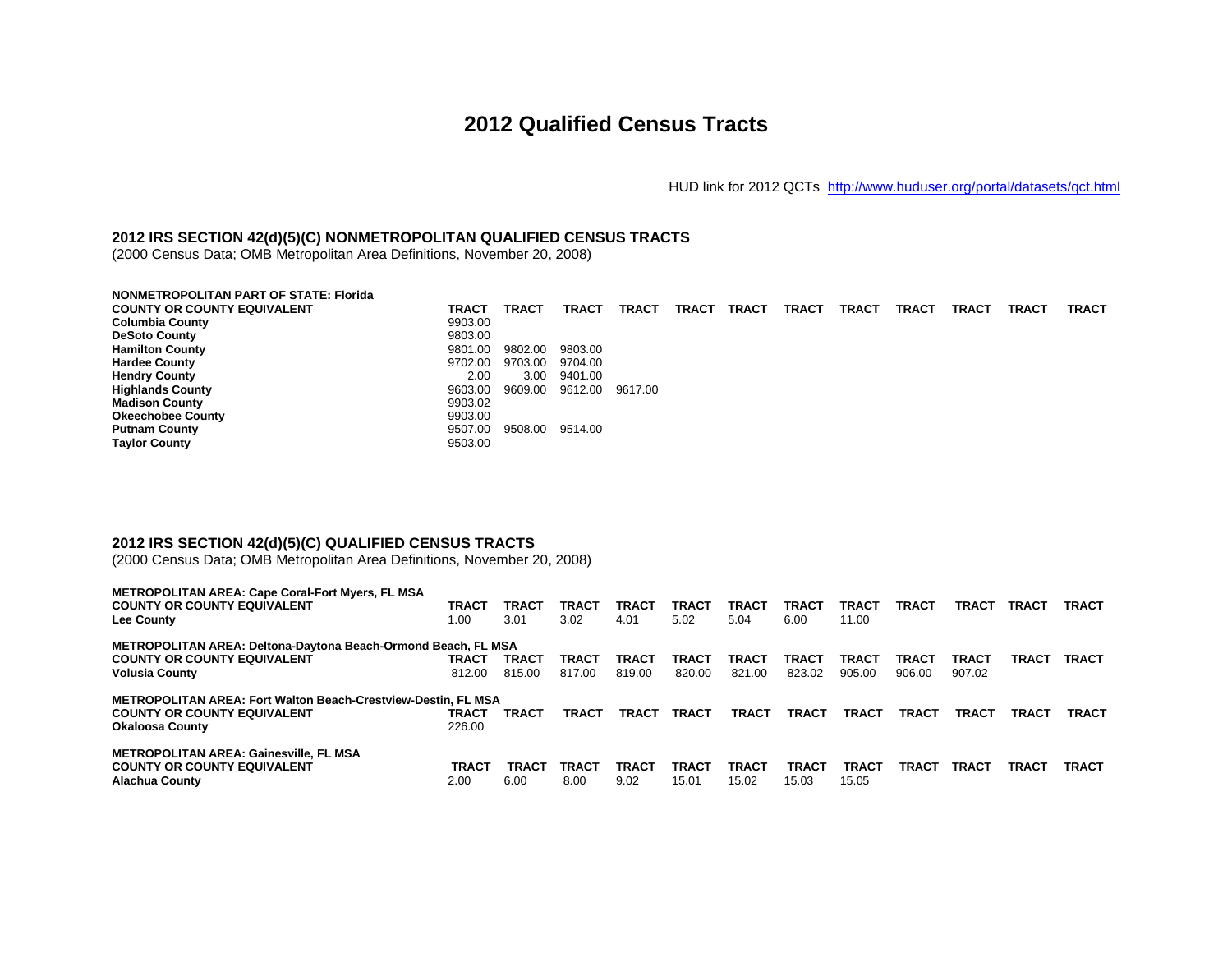| <b>METROPOLITAN AREA: Jacksonville, FL MSA</b><br><b>COUNTY OR COUNTY EQUIVALENT</b><br><b>Duval County</b><br><b>St. Johns County</b> | <b>TRACT</b><br>2.00<br>19.00<br>203.00   | <b>TRACT</b><br>3.00<br>26.00<br>204.00    | <b>TRACT</b><br>4.00<br>27.01<br>210.02    | <b>TRACT</b><br>5.00<br>27.02              | <b>TRACT</b><br>10.00<br>28.01             | <b>TRACT</b><br>11.00<br>28.02             | <b>TRACT</b><br>12.00<br>29.01             | <b>TRACT</b><br>13.00<br>29.02             | <b>TRACT</b><br>15.00<br>115.00            | <b>TRACT</b><br>16.00<br>116.00             | <b>TRACT</b><br>17.00<br>163.00             | <b>TRACT</b><br>18.00                       |
|----------------------------------------------------------------------------------------------------------------------------------------|-------------------------------------------|--------------------------------------------|--------------------------------------------|--------------------------------------------|--------------------------------------------|--------------------------------------------|--------------------------------------------|--------------------------------------------|--------------------------------------------|---------------------------------------------|---------------------------------------------|---------------------------------------------|
| <b>METROPOLITAN AREA: Lakeland, FL MSA</b><br><b>COUNTY OR COUNTY EQUIVALENT</b><br><b>Polk County</b>                                 | <b>TRACT</b><br>101.00<br>137.01          | <b>TRACT</b><br>102.00<br>143.01           | <b>TRACT</b><br>109.00<br>145.01           | <b>TRACT</b><br>110.00<br>145.02           | <b>TRACT</b><br>111.00                     | <b>TRACT</b><br>112.01                     | TRACT<br>112.02                            | <b>TRACT</b><br>126.01                     | <b>TRACT</b><br>131.03                     | TRACT<br>132.00                             | <b>TRACT</b><br>133.00                      | <b>TRACT</b><br>136.00                      |
| METROPOLITAN AREA: Miami-Fort Lauderdale-Miami Beach, FL MSA<br><b>COUNTY OR COUNTY EQUIVALENT</b><br><b>Broward County</b>            | TRACT<br>103.04<br>409.02<br>503.08       | <b>TRACT</b><br>104.03<br>410.00<br>507.01 | TRACT<br>107.02<br>411.00<br>602.07        | <b>TRACT</b><br>303.01<br>412.00<br>603.02 | <b>TRACT</b><br>304.01<br>414.00<br>603.03 | <b>TRACT</b><br>304.02<br>415.00<br>603.04 | <b>TRACT</b><br>305.00<br>416.00<br>604.03 | <b>TRACT</b><br>306.00<br>417.00<br>705.02 | <b>TRACT</b><br>308.01<br>425.00<br>805.00 | <b>TRACT</b><br>408.01<br>503.03<br>1004.00 | <b>TRACT</b><br>408.02<br>503.06<br>1005.00 | <b>TRACT</b><br>409.01<br>503.07<br>1007.00 |
| <b>Miami-Dade County</b>                                                                                                               | 1008.01<br>2.06<br>8.03<br>15.02<br>20.03 | 1008.02<br>2.08<br>9.03<br>16.01<br>20.04  | 1103.14<br>2.10<br>10.02<br>17.01<br>22.01 | 3.06<br>10.03<br>17.02<br>22.02            | 4.02<br>10.04<br>17.03<br>23.00            | 4.03<br>10.06<br>18.01<br>24.01            | 4.04<br>11.03<br>18.02<br>24.02            | 4.06<br>12.03<br>18.03                     | 4.07<br>13.01<br>19.01<br>26.00            | 4.08<br>14.01<br>19.03                      | 5.03<br>14.02<br>19.04<br>27.02             | 7.03<br>15.01<br>20.01<br>28.00             |
|                                                                                                                                        | 29.00<br>42.02<br>64.01<br>105.00         | 30.01<br>44.01<br>64.02<br>106.02          | 30.03<br>44.02<br>66.02<br>107.02          | 30.04<br>48.00<br>72.00<br>108.00          | 31.00<br>51.00<br>76.03<br>109.00          | 34.00<br>52.01<br>83.03<br>110.01          | 36.01<br>52.02<br>89.04<br>112.02          | 25.00<br>36.02<br>53.01<br>93.07<br>113.00 | 37.01<br>53.02<br>93.08<br>114.02          | 27.01<br>37.02<br>54.01<br>95.01            | 39.01<br>54.02<br>101.56                    | 39.05<br>57.03<br>102.06                    |
| <b>Palm Beach County</b>                                                                                                               | 13.01<br>29.00<br>81.01                   | 13.02<br>40.13<br>81.02                    | 14.03<br>44.02<br>82.01                    | 14.04<br>49.01<br>82.02                    | 17.00<br>51.00<br>82.03                    | 19.02<br>52.02<br>83.01                    | 19.09<br>59.13<br>83.02                    | 21.00<br>61.00                             | 22.00<br>67.00                             | 23.00<br>68.01                              | 24.00<br>80.01                              | 26.00<br>80.02                              |
| <b>METROPOLITAN AREA: Naples-Marco Island, FL MSA</b><br><b>COUNTY OR COUNTY EQUIVALENT</b><br><b>Collier County</b>                   | <b>TRACT</b><br>7.00                      | <b>TRACT</b><br>112.04                     | <b>TRACT</b><br>112.05                     | <b>TRACT</b><br>113.00                     | <b>TRACT</b><br>114.00                     | <b>TRACT</b>                               | <b>TRACT</b>                               | <b>TRACT</b>                               | TRACT                                      | <b>TRACT</b>                                | <b>TRACT</b>                                | <b>TRACT</b>                                |
| <b>METROPOLITAN AREA: Ocala, FL MSA</b><br><b>COUNTY OR COUNTY EQUIVALENT</b><br><b>Marion County</b>                                  | <b>TRACT</b><br>17.00                     | <b>TRACT</b><br>18.00                      | <b>TRACT</b><br>20.02                      | TRACT                                      | <b>TRACT</b>                               | <b>TRACT</b>                               | <b>TRACT</b>                               | <b>TRACT</b>                               | <b>TRACT</b>                               | <b>TRACT</b>                                | <b>TRACT</b>                                | <b>TRACT</b>                                |
| <b>METROPOLITAN AREA: Orlando-Kissimmee, FL MSA</b><br><b>COUNTY OR COUNTY EQUIVALENT</b><br><b>Lake County</b>                        | <b>TRACT</b><br>305.01                    | <b>TRACT</b><br>306.02                     | <b>TRACT</b>                               | <b>TRACT</b>                               | <b>TRACT</b>                               | <b>TRACT</b>                               | <b>TRACT</b>                               | <b>TRACT</b>                               | TRACT                                      | TRACT TRACT                                 |                                             | <b>TRACT</b>                                |
| <b>Orange County</b><br><b>Seminole County</b>                                                                                         | 101.00<br>159.01<br>201.01                | 104.00<br>165.06<br>202.01                 | 105.00<br>175.01<br>204.01                 | 106.00<br>176.00<br>205.00                 | 114.00<br>209.01                           | 115.00                                     | 117.01                                     | 117.02                                     | 119.01                                     | 121.00                                      | 145.02                                      | 146.01                                      |
| <b>METROPOLITAN AREA: Palm Bay-Melbourne-Titusville, FL MSA</b><br><b>COUNTY OR COUNTY EQUIVALENT</b><br><b>Brevard County</b>         | <b>TRACT</b><br>607.00                    | <b>TRACT</b><br>608.00                     | <b>TRACT</b><br>623.00                     | <b>TRACT</b><br>626.00                     | <b>TRACT</b><br>648.00                     | <b>TRACT</b><br>649.02                     | <b>TRACT</b>                               | <b>TRACT</b>                               | <b>TRACT</b>                               | <b>TRACT</b>                                | TRACT                                       | <b>TRACT</b>                                |
| <b>METROPOLITAN AREA: Panama City-Lynn Haven, FL MSA</b><br><b>COUNTY OR COUNTY EQUIVALENT</b><br><b>Bay County</b>                    | <b>TRACT</b><br>16.00                     | <b>TRACT</b><br>17.00                      | <b>TRACT</b><br>18.00                      | <b>TRACT</b><br>20.00                      | <b>TRACT</b><br>22.00                      | <b>TRACT</b>                               | <b>TRACT</b>                               | <b>TRACT</b>                               |                                            | TRACT TRACT                                 | <b>TRACT</b>                                | <b>TRACT</b>                                |